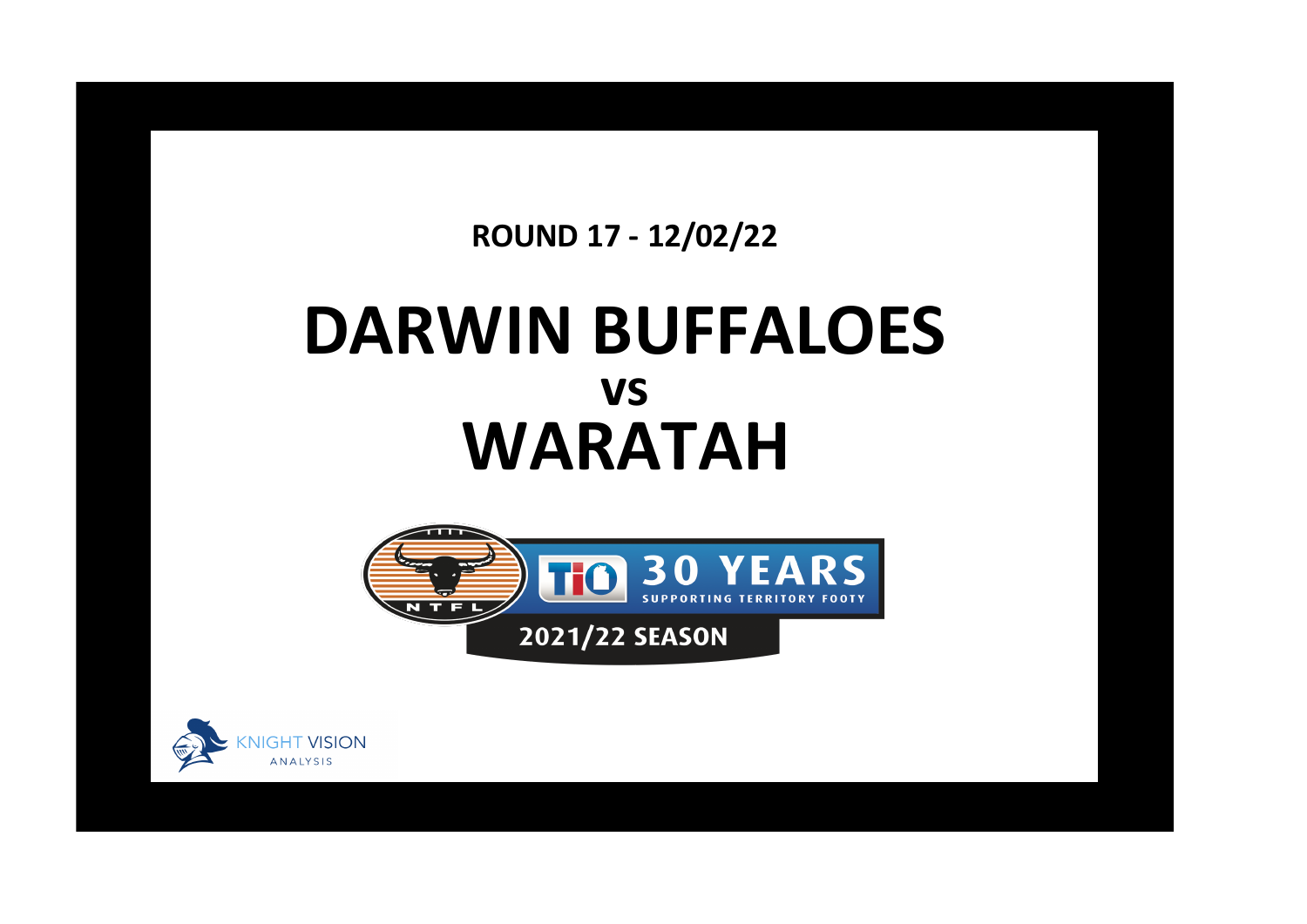| <b>Darwin Buffaloes</b> |                         |                |                |                |                          |                         |                | Waratah        |                |              | <b>Differential</b> |                |                |                |              |  |  |
|-------------------------|-------------------------|----------------|----------------|----------------|--------------------------|-------------------------|----------------|----------------|----------------|--------------|---------------------|----------------|----------------|----------------|--------------|--|--|
| Q1                      | Q <sub>2</sub>          | Q <sub>3</sub> | Q4             | <b>TOTAL</b>   |                          | Q1                      | Q <sub>2</sub> | Q <sub>3</sub> | Q <sub>4</sub> | <b>TOTAL</b> | Q1                  | Q <sub>2</sub> | Q <sub>3</sub> | Q <sub>4</sub> | <b>TOTAL</b> |  |  |
| 36                      | 46                      | 42             | 45             | 169            | <b>Kicks</b>             | 41                      | 44             | 37             | 51             | 173          | $-5$                | $+2$           | $+5$           | $-6$           | $-4$         |  |  |
| 24                      | 20                      | 29             | 18             | 91             | <b>Handballs</b>         | 24                      | 16             | 26             | 22             | 88           | $\mathbf{0}$        | $+4$           | $+3$           | $-4$           | $+3$         |  |  |
| 60                      | 66                      | 71             | 63             | 260            | <b>Disposals</b>         | 65                      | 60             | 63             | 73             | 261          | $-5$                | $+6$           | $+8$           | $-10$          | $-1$         |  |  |
| 1.50                    | 2.30                    | 1.45           | 2.50           | 1.86           | <b>K:H Ratio</b>         | 1.71                    | 2.75           | 1.42           | 2.32           | 1.97         | $-0.21$             | $-0.45$        | $+0.03$        | $+0.18$        | $-0.11$      |  |  |
| 58%                     | 59%                     | 71%            | 60%            | 62%            | Kick Eff. %              | 63%                     | 66%            | 62%            | 57%            | 62%          | $-5%$               | $-7%$          | $+9%$          | $+3%$          | $+0%$        |  |  |
| 83%                     | 75%                     | 79%            | 78%            | 79%            | <b>Handball Eff. %</b>   | 67%                     | 81%            | 73%            | 91%            | 77%          | $+17%$              | $-6%$          | $+6%$          | $-13%$         | $+2%$        |  |  |
| 5                       | 3                       | $\mathbf 0$    | 4              | 12             | <b>Clangers</b>          | 5                       | 5              | $\overline{2}$ | 3              | 15           | $\mathbf{0}$        | $-2$           | $-2$           | $+1$           | $-3$         |  |  |
| 28                      | 24                      | 23             | 23             | 98             | <b>Cont. Poss</b>        | 33                      | 31             | 26             | 32             | 122          | $-5$                | $-7$           | $-3$           | $-9$           | $-24$        |  |  |
| 32                      | 41                      | 48             | 39             | 160            | <b>Unc. Poss</b>         | 33                      | 31             | 38             | 41             | 143          | $-1$                | $+10$          | $+10$          | $-2$           | $+17$        |  |  |
| 8                       | 20                      | 17             | 18             | 63             | <b>Marks</b>             | 10                      | 20             | 14             | 20             | 64           | $-2$                | $\mathbf{0}$   | $+3$           | $-2$           | $-1$         |  |  |
| 8                       | 18                      | 16             | 16             | 58             | <b>Unc. Marks</b>        | 7                       | 14             | 12             | 16             | 49           | $+1$                | $+4$           | $+4$           | $\mathbf{0}$   | $+9$         |  |  |
| 0                       | $\overline{2}$          | 1              | $\mathbf{2}$   | 5              | <b>Cont. Marks</b>       | 3                       | 6              | $\mathbf{2}$   | 4              | 15           | $-3$                | $-4$           | $-1$           | $-2$           | $-10$        |  |  |
| $\mathbf{1}$            | 4                       | $\mathbf 0$    | $\overline{2}$ | $\overline{7}$ | <b>Int. Marks</b>        | 2                       | $\overline{2}$ | $\Omega$       | 6              | 10           | $-1$                | $+2$           | $\mathbf{0}$   | $-4$           | $-3$         |  |  |
| 1                       | 3                       | 1              | 3              | 8              | <b>F50 Marks</b>         | 3                       | 4              | 4              | $\mathbf{2}$   | 13           | $-2$                | $-1$           | $-3$           | $+1$           | $-5$         |  |  |
| 19                      | 14                      | 20             | 14             | 67             | <b>Handball Receives</b> | 15                      | 13             | 18             | 20             | 66           | $+4$                | $+1$           | $+2$           | $-6$           | $+1$         |  |  |
| 25                      | 18                      | 17             | 19             | 79             | <b>Groundball Gets</b>   | 29                      | 21             | 22             | 23             | 95           | $-4$                | $-3$           | $-5$           | $-4$           | $-16$        |  |  |
| 16                      | 9                       | 11             | 7              | 43             | <b>Hitouts</b>           | 6                       | 4              | 5              | 4              | 19           | $+10$               | $+5$           | $+6$           | $+3$           | $+24$        |  |  |
| 9                       | 6                       | 6              | 7              | 28             | <b>Clearances</b>        | 8                       | 8              | 7              | 3              | 26           | $+1$                | $-2$           | $-1$           | $+4$           | $+2$         |  |  |
| 10                      | 12                      | 21             | 6              | 49             | <b>Tackles</b>           | 16                      | 8              | 13             | 7              | 44           | $-6$                | $+4$           | $+8$           | $-1$           | $+5$         |  |  |
| 6                       | $\overline{\mathbf{z}}$ | 5              | 9              | 27             | <b>One Percenters</b>    | $\overline{\mathbf{z}}$ | 6              | 9              | 5              | 27           | $-1$                | $+1$           | $-4$           | $+4$           | $\mathbf 0$  |  |  |
| 3                       | $\mathbf{1}$            | $\overline{2}$ | 4              | 10             | <b>Spoils</b>            | 6                       | 5              | 5              | 4              | 20           | $-3$                | $-4$           | $-3$           | $\mathbf{0}$   | $-10$        |  |  |
| 4                       | 8                       | 7              | 3              | 22             | <b>Frees For</b>         | 2                       | 5              | 3              | 6              | 16           | $+2$                | $+3$           | $+4$           | $-3$           | $+6$         |  |  |
| $\overline{2}$          | 5                       | 3              | 6              | 16             | <b>Frees Against</b>     | 4                       | 8              | $\overline{7}$ | 3              | 22           | $-2$                | $-3$           | $-4$           | $+3$           | $-6$         |  |  |
| 13                      | 10                      | 7              | 10             | 40             | <b>Inside 50s</b>        | 8                       | 10             | 10             | 11             | 39           | $+5$                | $\mathbf{0}$   | $-3$           | $-1$           | $+1$         |  |  |
| 4                       | 5                       | 8              | 8              | 25             | <b>Rebound 50s</b>       | 11                      | $\overline{ }$ | 3              | 9              | 30           | $-7$                | $-2$           | $+5$           | $-1$           | $-5$         |  |  |
| 38%                     | 50%                     | 57%            | 30%            | 43%            | Score / 150 %            | 75%                     | 60%            | 70%            | 55%            | 64%          | $-37%$              | $-10%$         | $-13%$         | $-25%$         | $-22%$       |  |  |
| $\overline{\mathbf{2}}$ | 3                       | 4              | 1              | 10             | <b>Goals</b>             | 4                       | 5              | 1              | $\mathbf{2}$   | 12           | $-2$                | $-2$           | $+3$           | $-1$           | $-2$         |  |  |
| 3                       | $\overline{2}$          | $\mathbf{0}$   | 2              | $\overline{7}$ | <b>Behinds</b>           | $\overline{2}$          | $\mathbf{1}$   | 6              | 4              | 13           | $+1$                | $+1$           | $-6$           | $-2$           | $-6$         |  |  |
| 15                      | 20                      | 24             | 8              | 67             | <b>Score</b>             | 26                      | 31             | 12             | 16             | 85           | $-11$               | $-11$          | $+12$          | $-8$           | $-18$        |  |  |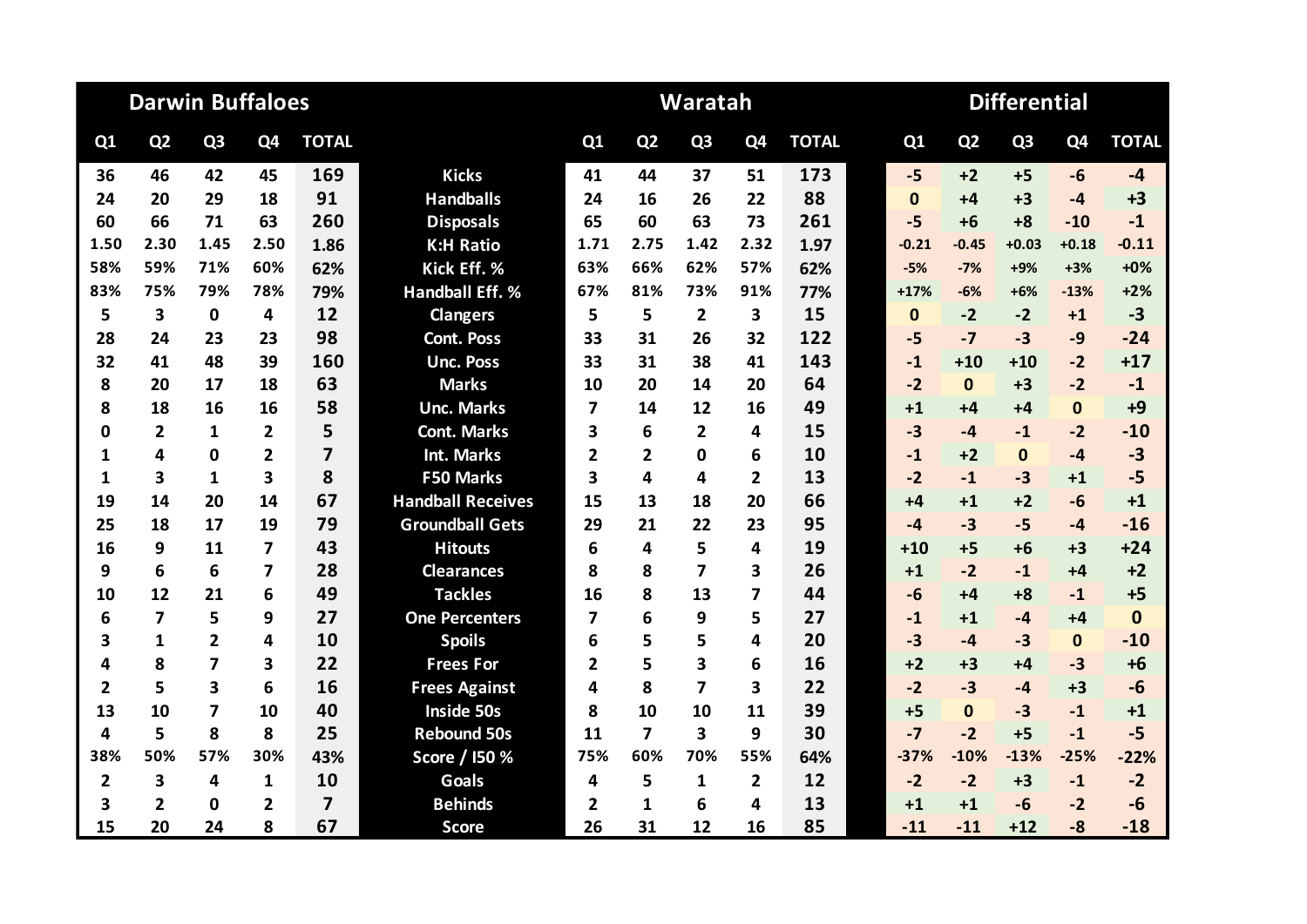| <b>Darwin Buffaloes</b> |     |      |     |             |             |              |       |         |    |                |       |      |                   |      |       |       |            |      |    |           |      |    |      |              |    |                |           |
|-------------------------|-----|------|-----|-------------|-------------|--------------|-------|---------|----|----------------|-------|------|-------------------|------|-------|-------|------------|------|----|-----------|------|----|------|--------------|----|----------------|-----------|
| <b>Player</b>           | К   |      | D   |             | KE% HE% CLG |              | CP    | UP      | M  | UM             | CM    |      | IM F50M HR GBG HO |      |       |       | <b>CLR</b> | т    | 1% | <b>SP</b> | FF   | FA | 150  | <b>R50</b>   | G  | B              | <b>SA</b> |
| 31 G Remfrey            | 12  | 12   | 24  | 42%         | 83%         |              | 13    | 10      | 4  | $\overline{2}$ | 2     |      | 1                 | 6    | 10    | 0     | 8          | 3    |    | 0         |      | 0  | 5    | 2            | 1  | $\mathbf{1}$   | 2         |
| 10 B Stokes             | 12  | 10   | 22  | 67%         | 100%        | 1            | 10    | 12      | 6  | 6              | 0     | 0    | 0                 | 5    | 8     | 0     |            | 4    |    | 0         | 2    | 0  | 2    | 1            | 0  | 0              | 0         |
| 17 T Baulch             | 12  | 8    | 20  | 67%         | 100%        | 0            | 2     | 18      | 8  | 8              | 0     | 0    | 2                 | 7    | 2     | 0     | 2          | 3    | 0  | 0         | 0    | 0  | 1    | 4            | 0  | $\overline{2}$ | 0         |
| 18 J Vrodos             | 11  | 5    | 16  | 64%         | 60%         | 2            | 12    | 5       | 2  | 2              | 0     | 0    | 0                 | 2    | 10    | 0     | 4          | 7    |    | 0         | 2    | 3  | 5    | 0            | 0  | 1              | 0         |
| 25 B Archard            | 11  | 4    | 15  |             | 45% 100%    | 0            | 7     | 8       | 4  | 3              | 1     | 0    | 0                 | 3    | 4     | 43    |            | 2    | 1  | 1         | 3    | 0  | 1    | 2            | 0  | 0              | 1         |
| 05 C Abala              | 8   | 5    | 13  | 75%         | 100%        | $\mathbf{1}$ | 5     | 8       | 5  | 4              | 1     | 1    | 0                 | 3    | 4     | 0     | 0          | 2    | 2  | 2         | 0    | 0  | 1    | 3            | 0  | 0              | 0         |
| 13 Jackson Clark        | 7   | 6    | 13  | 86%         | 83%         | 0            | 2     | 11      | 6  | 6              | 0     | 0    | 0                 | 5    | 2     | 0     |            | 0    | 0  | 0         | 0    | 0  | 0    | 2            | 0  | 0              | 0         |
| 02 L Roberts            | 6   | 6    | 12  | 50%         | 33%         | 0            | 4     | 8       | 2  | 2              | 0     | 0    | 0                 | 5    | 3     | 0     | 0          | 3    |    | 0         | 2    | 0  | 3    | 0            | 1  | 0              | 0         |
| 03 J Collinson          | 8   | 4    | 12  | 50%         | 100%        | 1            | 6     | 5       | 1  | 1              | 0     | 0    | 0                 | 3    | 6     | 0     | 3          | 0    | 0  | 0         | 0    | 1  | 4    | 1            | 0  | 1              | 1         |
| 11 T Clarke             | 8   | 4    | 12  | 88%         | 0%          | 0            | 3     | 9       | 3  | 3              | 0     | 0    | 0                 | 5    | 3     | 0     |            | 3    | 0  | 0         |      | 1  | 3    | 0            | 0  | 0              | 1         |
| 07 T Eldridge           | 10  |      | 11  |             | 60% 100%    | 0            | 6     | 5       |    |                | 0     |      | 1                 | 2    | 3     | 0     | 3          | 3    | 0  | 0         | 3    |    | 3    | 1            | 2  | 0              | 1         |
| <b>15 L McDonald</b>    | 8   | 3    | 11  | 88%         | 100%        | 0            | 4     |         | 4  | 4              | 0     | 3    | 0                 | 2    | 4     | 0     | 0          |      | 3  | 1         | 0    | 1  |      | 3            | 0  | 0              | 1         |
| 09 A Stokes             | 7   | 3    | 10  | 29%         | 67%         | 1            | 0     | 10      | 3  | 3              | 0     |      | 0                 | 5    | 0     | 0     | 0          | 0    |    | 1         | 2    | 0  | 2    | $\mathbf{1}$ | 0  | 0              | 0         |
| 12 K Maroney            | 6   | 4    | 10  | 83%         | 100%        | 0            | 1     | 9       | 2  | $\mathfrak{p}$ | 0     | 0    | 0                 | 6    | 1     | 0     | 0          | 3    |    | 5         |      | 3  | 0    | 1            | 0  | 0              | 0         |
| 32 H Ahmat-Watkins      | 7   | 3    | 10  | 43%         | 33%         | 0            | 5     | 5       | 2  | 2              | 0     | 0    | 2                 | 3    | 4     | 0     |            | 0    | 3  | 0         |      | 0  | 2    | 0            | 3  | 1              | 0         |
| 24 C Sharples           | 7   | 2    | 9   | 86%         | 100%        | 1            | 4     | 5       | 3  | 2              | 1     | 0    | 0                 | 1    | 3     | 0     | 2          | 3    | 2  | 0         | 0    | 1  | 3    | 1            | 0  | 0              | 2         |
| 27 A Sambono            | 7   | 2    | 9   | 43%         | 50%         | 1            | 2     | 6       | 3  | 3              | 0     | 0    | 1                 | 2    | 2     | 0     | 0          |      | 2  | 0         | 0    | 0  | 2    | 0            | 2  | 0              | 0         |
| 04 N Cooper             | 7   |      | 8   | 43%         | 0%          | 1            | 4     | Δ       | 3  | 3              | 0     | 0    | 0                 | 0    | 4     | 0     | 0          |      | 2  | 0         | Ω    | 1  | 2    | 0            | 1  | 0              | 0         |
| 30 Colin Wilson         | 1   | 5    | 6   | 0%          | 100%        | 0            | 4     | 2       | 1  |                | 0     | 0    | 1                 | 1    | 3     | 0     |            | 7    | 0  | 0         |      | 2  | 0    | 0            | 0  | 0              | 0         |
| 19 D Dhamarrandji       | 4   | 0    | 4   |             | 50% #####   | 1            | 1     | 3       | 0  | 0              | 0     | 0    | 0                 | 1    | 0     | 0     | 0          | 3    | 0  | 0         | 3    | 1  | 0    | 2            | 0  | 0              | 0         |
| 42 J Kickett            | 0   | 2    | 2   | ##### 100%  |             | 0            | 2     | 0       | 0  | 0              | 0     | 0    | 0                 | 0    | 2     | 0     | 0          | 0    | 0  | 0         | 0    | 0  | 0    | 0            | 0  | 0              | 1         |
| 06 J Stokes             | 0   | 1    | 1   | #####       | 0%          | 0            | 1     | 0       | 0  | 0              | 0     | 0    | 0                 | 0    | 1     | 0     | 0          | 0    | 0  | 0         | 0    | 0  | 0    | 0            | 0  | 0              | 0         |
|                         |     |      |     |             |             |              |       |         |    |                |       |      |                   |      |       |       |            |      |    |           |      |    |      |              |    |                |           |
| <b>DBFC</b>             | 169 | 91   | 260 | 62%         | 79%         | 12           | 98    | 160     | 63 | 58             | 5     | 7    | 8                 | 67   | 79    | 43    | 28         | 49   | 27 | 10        | 22   | 16 | 40   | 25           | 10 | 7              | 10        |
| <b>WAR</b>              | 173 | 88   |     | 261 62% 77% |             | -15          |       | 122 143 | 64 | 49             | 15    | 10   | 13                | 66   | 95    | 19    | 26         | 44   | 27 | 20        | 16   | 22 | 39   | 30           | 12 | 13             | 20        |
| <b>Differential</b>     | -4  | $+3$ | -1  | $+0%$       | $+2%$       | -3           | $-24$ | $+17$   | -1 | $+9$           | $-10$ | $-3$ | -5                | $+1$ | $-16$ | $+24$ | $+2$       | $+5$ | 0  | $-10$     | $+6$ | -6 | $+1$ | -5           | -2 | -6             | $-10$     |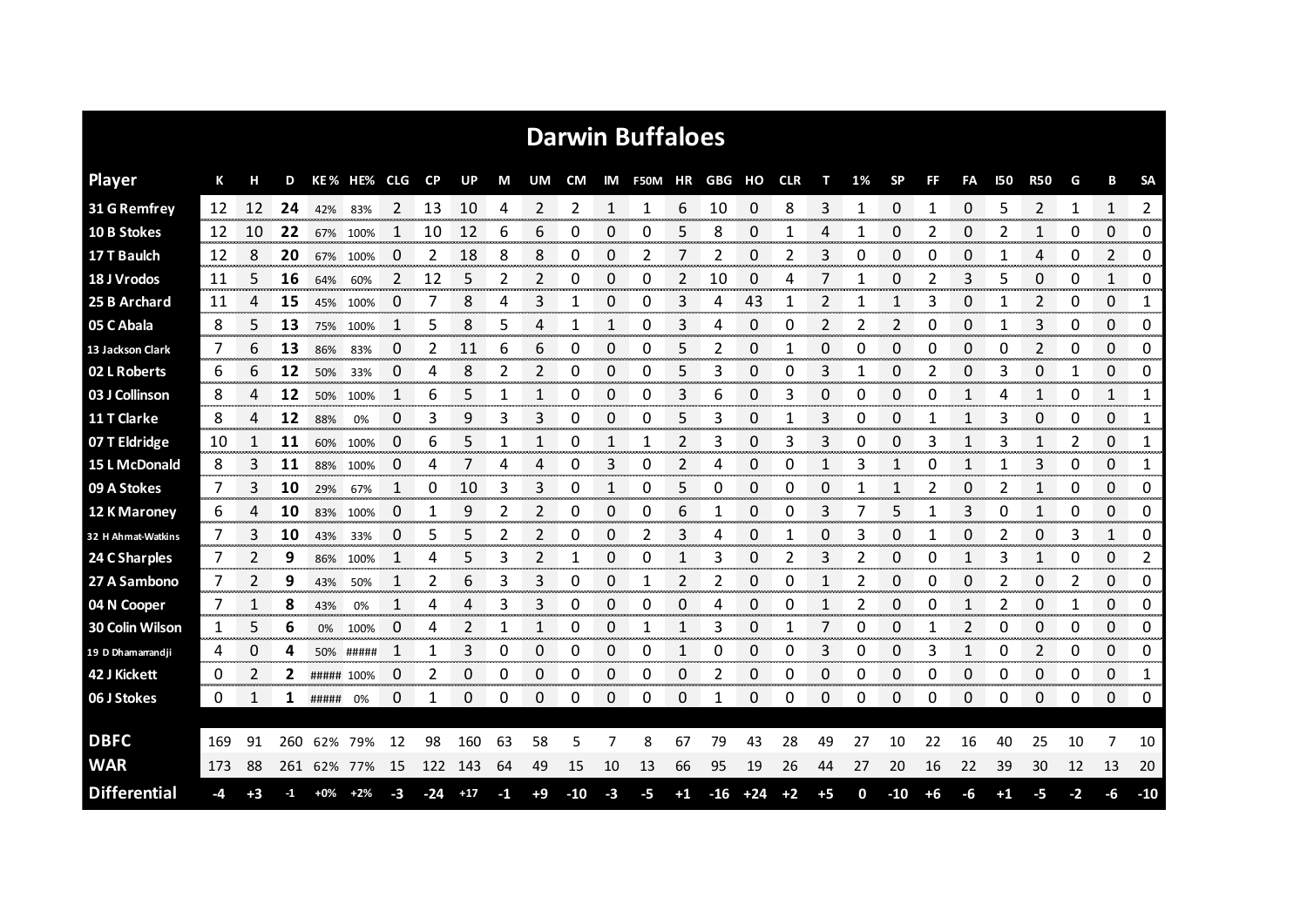| <b>Waratah</b>      |     |    |      |           |             |                      |           |              |      |              |       |                     |                          |      |       |              |      |                |    |                |           |                          |            |                |          |                |                        |
|---------------------|-----|----|------|-----------|-------------|----------------------|-----------|--------------|------|--------------|-------|---------------------|--------------------------|------|-------|--------------|------|----------------|----|----------------|-----------|--------------------------|------------|----------------|----------|----------------|------------------------|
| <b>Player</b>       | К   | н  | D    |           | KE% HE% CLG |                      | <b>CP</b> | UP           | М    | UM           |       |                     | CM IM F50M HR GBG HO CLR |      |       |              |      | т              | 1% | <b>SP</b>      | <b>FF</b> | FA                       | <b>I50</b> | <b>R50</b>     | G        | В              | <b>SA</b>              |
| 04 D Collis         | 18  | 9  | 27   | 67%       | 56%         |                      | 11        | 16           | 2    | 1            | 1     | 1                   | 0                        | 9    | 9     | 0            |      | 1              | 0  | 0              | 2         | 2                        |            | 6              | 0        | 0              | 1                      |
| 32 J Munro          | 12  | 13 | 25   | 75%       | 62%         |                      | 17        | 9            | 2    | 2            | 0     | 0                   |                          | 4    | 17    | 0            | 4    |                | 1  | $\mathbf{1}$   | 0         | 5                        | 2          | 2              | 2        | 0              | 2                      |
| 07 R Turnbull       | 12  |    | 19   | 67%       | 100%        | 0                    | 4         | 17           | 8    | 8            | 0     |                     |                          | 6    | 4     | 0            |      | 3              | 0  | 0              | 0         | 2                        |            | 1              | 0        | 1              | 5                      |
| 23 J Le Grice       | 12  | 6  | 18   | 58%       | 83%         | 2                    | 8         | 10           | 2    | 2            | 0     | 0                   | 0                        | 6    |       | 0            |      | 2              | 1  | 0              |           | 1                        | 4          | 2              | 0        | 0              | 1                      |
| 03 B Carroll        | 11  | 6  | 17   | 64%       | 83%         | 2                    | 11        | 6            | 7    | 4            | 3     | 1                   | 3                        | 2    | 8     | 0            | 4    | 5              | 1  | $\mathbf{1}$   | 0         | $\overline{2}$           | 2          | $\mathbf{1}$   | 1        | $\overline{2}$ | 1                      |
| 09 J Bowd           | 11  | 6  | 17   | 73%       | 83%         | 2                    | 6         | 12           | 5    | 4            | 1     | 2                   | 0                        | 5    | 5     | 0            | 2    | 3              | 5  | 4              | 0         | 2                        | 1          | 4              | 0        | 0              | 1                      |
| 06 W Collis         | 11  | 5  | 16   | 55%       | 80%         | 1                    | 8         | 8            | 2    | 2            | 0     | 0                   |                          | 6    | 4     | 0            |      | 2              | 0  | 0              | 4         | 2                        | 2          | $\overline{2}$ | 1        | 1              | 4                      |
| 16 A Ross           | 5   | 8  | 13   | 100%      | 88%         | 0                    | 7         | 6            | 1    | 1            | 0     | 1                   | 0                        | 4    | 5     | 1            | 2    | 4              | 6  | 6              | 3         | 2                        |            | 4              | 0        | 0              | 0                      |
| 08 D O'Dwyer        | 7   | 4  | 11   | 71%       | 100%        | 0                    | 6         | 5            | 2    | 1            | 1     | 1                   | 0                        | 4    | 5     | 0            | 0    | $\mathbf{1}$   | 3  | 3              | 0         | 0                        | 1          | 4              | 0        | 0              | 0                      |
| 31 K Silver         | 10  | -1 | 11   | 30%       | 0%          | 1                    | 7         | 4            | 5    | 3            | 2     | 1                   | 0                        | 1    | 3     | 0            | 0    | 2              | 0  | 0              | 2         | 0                        | 3          | 0              | 1        | 3              | 1                      |
| 33 C Rich           | 11  | 0  | 11   |           | 73% #####   | 0                    | 1         | 10           | 7    | 6            | 1     | 0                   | 3                        | 2    | 0     | 0            | 0    | 0              | 0  | 0              | 0         | 1                        | 2          | 0              | 2        | 1              | 1                      |
| 11 J Arratta        | 4   | 5  | 9    | 50%       | 80%         | 1                    | 3         | 6            | 3    | 3            | 0     | 0                   | 0                        | 3    | 3     | 0            | 0    | 3              | 0  | 0              | 0         | 0                        |            | 1              | 0        | 0              | 0                      |
| 19 N Gooch          | 5   | 3  | 8    | 80%       | 67%         | 0                    | 6         | 2            | 2    | $\mathbf{1}$ | 1     | 1                   | 0                        | 1    | 4     | 0            | 0    | $\overline{2}$ | 3  | $\overline{2}$ | 1         | 0                        | 1          | 0              | 0        | 0              | 0                      |
| 20 J Hutchins       | 6   | 2  | 8    | 67%       | 100%        | 0                    | 6         |              | 4    | 1            | 3     | 0                   | 3                        | 0    | 2     | 0            |      | 1              | 1  | 1              |           | 0                        |            | 0              | 3        | 1              | 3                      |
| 26 H Kitschke       | 5   | 3  | 8    | 60%       | 67%         | 0<br>--------------- | 6         | 3            | 3    |              | 2     | 0<br><b>Service</b> |                          | 0    | 4     | 0<br>an mara | 0    | 0              | 0  | 0              | 0         |                          | 0          | 0<br>anan mas  |          | 1              | 0<br>anan men          |
| 34 L George         | 5   | 3  | 8    | 60%       | 67%         | <b>DESCRIPTION</b>   | O         | 8            | 2    | 2            | 0     | 0<br>anana.         | 0                        | 5    | O     | 0            | O    |                | O  | O              | 0         | <b>Secondary Control</b> |            | 1<br>omorono   | anananan | 0<br>manan a   | 0<br><b>Management</b> |
| 01 J Magro          | 7   | 0  | 7    | 29%       | #####       | 0                    | 2         | 5            | 2    | 2            | 0     | 0                   | 0                        | 3    | 2     | 0            |      | 2              | 0  | 0              | 0         | 1                        | 5          | 0              | 0        | 3              | 0<br>ana araw          |
| 10 Z Griffiths      | 6   |    |      | 83%       | 0%          | O                    |           | 5            | 2    | 2            | 0     |                     | 0                        | 2    |       | 0            | Ω    | 0              | Ω  | 0              |           | 0                        | C          | 1              | 0        | 0              | 0                      |
| 05 T Cree           | 2   | 4  | 6    |           | 100% 100%   | 0                    | 4         | 2            | 1    | 1            | 0     | 0                   | 0                        | 1    | 4     | 0            | 2    | 2              | 1  | 0              | 0         | 0                        | 1          | 0              | 0        | 0              | 0                      |
| 22 A Dohnt          | 5   | 1  | 6    |           | 20% 100%    | 2                    | 3         | 3            | 1    | $\mathbf 1$  | 0     | 0                   | 0                        | 0    | 3     | 0            |      | 1              | 0  | 0              | 0         | 0                        | 1          | 0              | 0        | 0              | 0                      |
| 29 T Marsh          | 5   | 0  | 5    |           | 20% #####   | 0                    | 2         | 2            | 0    | 0            | 0     | 0                   | 0                        | 2    | 2     | 10           | 2    | $\mathbf{1}$   | 2  | 0              | 0         | 0                        | 0          | 1              | 0        | 0              | 0                      |
| 13 J Wilkins        | 2   | 1  | 3.   | 100% 100% |             | 0                    | 2         | $\mathbf{1}$ | 1    | 1            | 0     | 0                   | 0                        | 0    | 2     | 8            | 2    | 1              | 3  | 2              | 0         | 0                        | 2          | 0              | 0        | 0              | 0                      |
|                     |     |    |      |           |             |                      |           |              |      |              |       |                     |                          |      |       |              |      |                |    |                |           |                          |            |                |          |                |                        |
| <b>WAR</b>          | 173 | 88 | 261  | 62%       | 77%         | 15                   | 122       | 143          | 64   | 49           | 15    | 10                  | 13                       | 66   | 95    | 19           | 26   | 44             | 27 | 20             | 16        | 22                       | 39         | 30             | 12       | 13             | 20                     |
| <b>DBFC</b>         | 169 | 91 | 260  |           | 62% 79%     | 12                   | 98        | 160          | 63   | 58           | 5     | 7                   | 8                        | 67   | 79    | 43           | 28   | 49             | 27 | 10             | 22        | 16                       | 40         | 25             | 10       | 7              | 10                     |
| <b>Differential</b> | +4  | -3 | $+1$ | -0%       | $-2\%$      | $+3$                 | $+24$     | $-17$        | $+1$ | -9           | $+10$ | $+3$                | $+5$                     | $-1$ | $+16$ | $-24$        | $-2$ | $-5$           | 0  | $+10$          | -6        | $+6$                     | -1         | $+5$           | $+2$     | $+6$           | $+10$                  |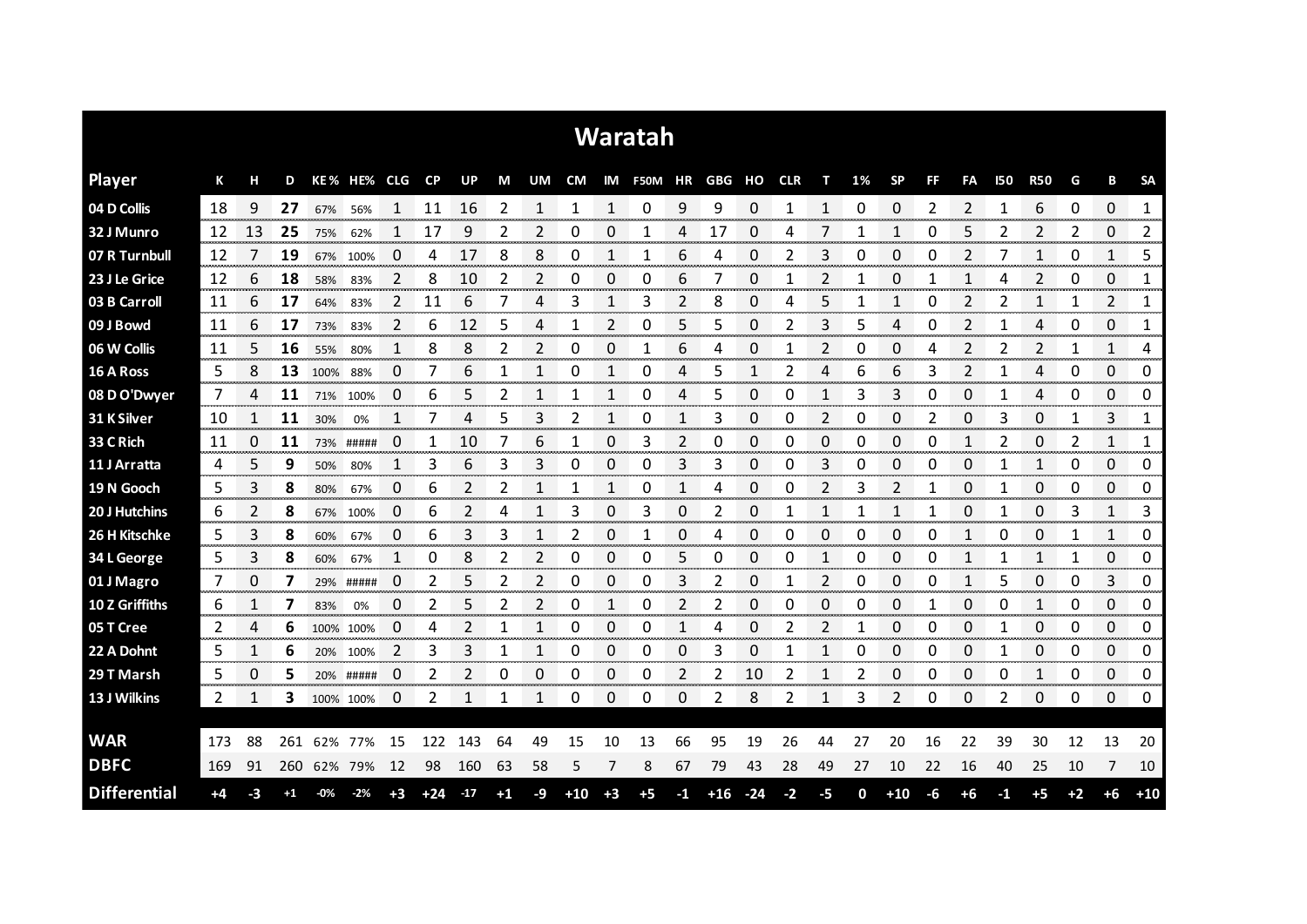|                        | <b>Score Sources</b> |                   |  |  |  |  |  |  |  |  |
|------------------------|----------------------|-------------------|--|--|--|--|--|--|--|--|
|                        | <b>DBFC</b>          | <b>WAR</b>        |  |  |  |  |  |  |  |  |
| <b>Turnover</b>        | 6.4.40               | 7.7.49            |  |  |  |  |  |  |  |  |
| <b>Stoppage</b>        | 3.3.21               | 5.5.35            |  |  |  |  |  |  |  |  |
| Kick In                | 1.0.6                | 0.1.1             |  |  |  |  |  |  |  |  |
| <b>TOTAL</b>           | 10.7.67              | 12.13.85          |  |  |  |  |  |  |  |  |
|                        |                      | Defensive 50      |  |  |  |  |  |  |  |  |
| <b>Turnover</b>        | 1.0.6                | 1.2.8             |  |  |  |  |  |  |  |  |
| <b>Stoppage</b>        | 0.0.0                | 1.0.6             |  |  |  |  |  |  |  |  |
| Kick In                | 1.0.6                | 0.1.1             |  |  |  |  |  |  |  |  |
| <b>TOTAL</b>           | 2.0.12               | 2.3.15            |  |  |  |  |  |  |  |  |
|                        |                      | <b>Midfield</b>   |  |  |  |  |  |  |  |  |
| <b>Turnover</b>        | 4.2.26               | 5.3.33            |  |  |  |  |  |  |  |  |
| <b>Centre Bounce</b>   | 2.2.14               | 1.2.8             |  |  |  |  |  |  |  |  |
| <b>B/ARC Stoppages</b> | 0.1.1                | 2.2.14            |  |  |  |  |  |  |  |  |
| <b>TOTAL</b>           | 6.5.41               | 8.7.55            |  |  |  |  |  |  |  |  |
|                        |                      | <b>Forward 50</b> |  |  |  |  |  |  |  |  |
| <b>Turnover</b>        | 1.2.8                | 1.2.8             |  |  |  |  |  |  |  |  |
| <b>Stoppage</b>        | 1.0.6                | 1.1.7             |  |  |  |  |  |  |  |  |
| <b>TOTAL</b>           | 2.2.14               | 2.3.15            |  |  |  |  |  |  |  |  |